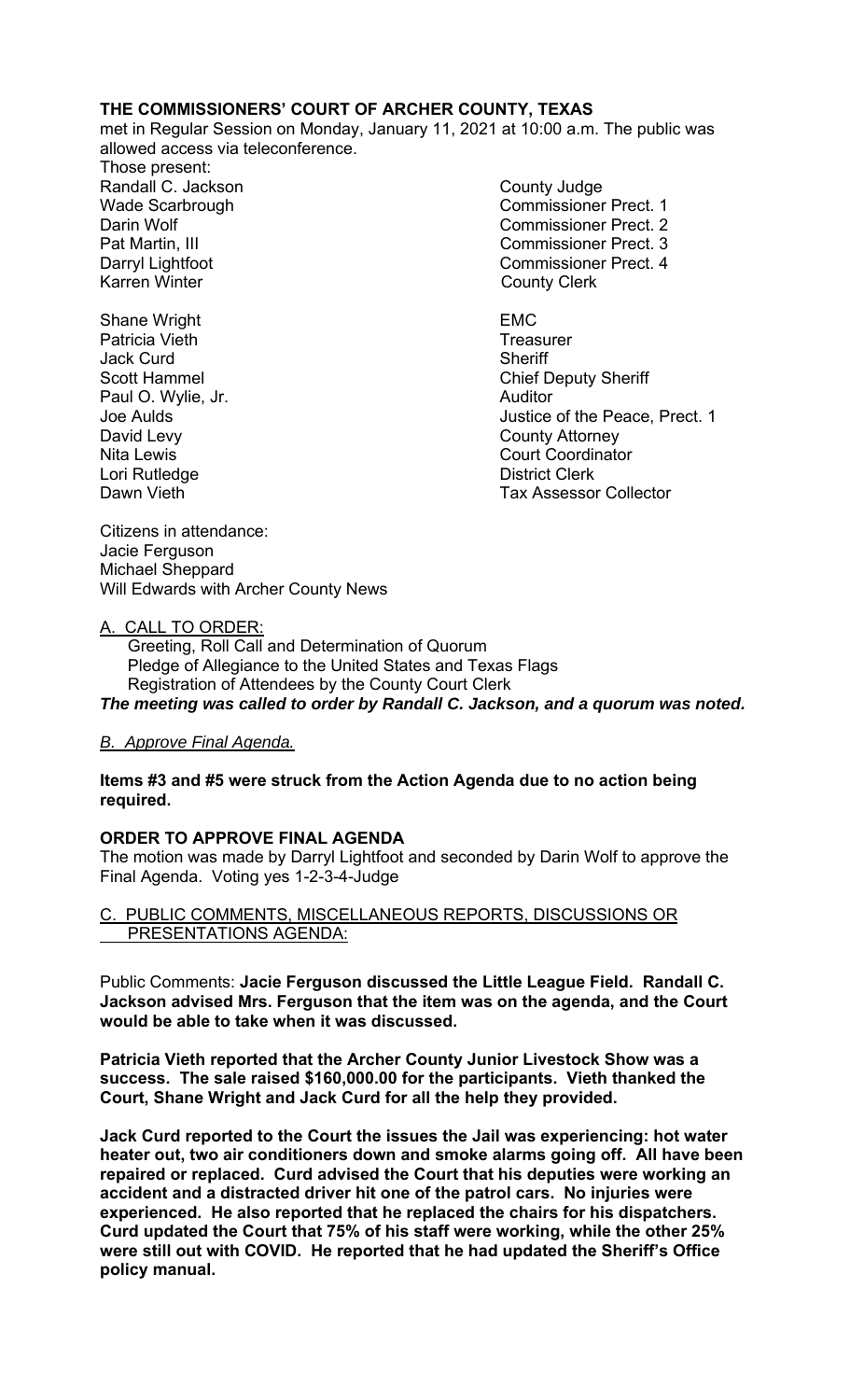**Randall C. Jackson reported to the Court that in the last two weeks there were 150 new positive cases in Archer County. Jackson advised that the Covid vaccine had been given to some over 65 years old and others with health issues. He asked anyone wanting a vaccine to go onto the Archer Family Clinic website and schedule an appointment.** 

# D. ACTION AGENDA:

1. Approve departmental reports.

## **ORDER APPROVING REPORTS**

The motion was made by Pat Martin, III and seconded by Darin Wolf to approve departmental reports: **Indigent Health; Treasurer.** Voting yes 1-2-3-4-Judge

2. Approve vouchers for payment.

## **ORDER APPROVING VOUCHERS**

The motion was made by Darin Wolf and seconded by Wade Scarbrough to approve vouchers for payment. Voting yes 1-2-3-4-Judge

- 3. Approve line item transfers. **Removed.**
- 4. Approve Education Certificates.

# **ORDER TO APPROVE CERTIFICATES**

The motion was made by Randall C. Jackson and seconded by Darryl Lightfoot to approve education certificates: **Karen Aulds; Lori Rutledge; Kelly Reid; Mandy Kinnaman; Dawn Vieth.** Voting yes 1-2-3-4-Judge

- 5. Approve Publisher's Certificates. **Removed.**
- 6. Approve Minutes from previous month December, 2020*.*

# **ORDER TO APPROVE MINUTES**

The motion was made by Darryl Lightfoot and seconded by Pat Martin, III to approve the minutes from December, 2020. Voting yes 1-2-3-4-Judge

**7.** Discuss and/or take action on copier lease/purchase for Sheriff's Office. **Jack Curd discussed that the Sheriff's Office has two copiers, one in office and one in dispatch. Curd requested to replace the one that is not working.** 

### **ORDER TO LEASE COPIER**

The motion was made by Darin Wolf and seconded by Pat Martin, III to approve the lease/purchase of a copier for the Sheriff's Office. Voting yes 1-2-3-4-Judge

**8.** Consider and /or take action on conversion of the baseball field on east side of Activity Building to a softball field. **Jacie Ferguson requested that the Little League Baseball field be converted to a softball field. Ferguson reported that there were so many softball teams that they were not all getting to have a place to practice. Pat Martin, III stated that there were portable pitching mounds that could be used to allow the baseball players to also play on the field. Ferguson had no problem sharing the field. She stated that she would be willing to be the one to schedule all the practice times.** 

### **ORDER TO APPROVE CONVERSION**

The motion was made by Pat Martin, III and seconded by Darin Wolf to approve the conversion of the baseball field to a softball field on the east side of Activity Building. Voting yes 1-2-3-4-Judge

**9.** Discuss and/or take action on COVID-19 Vaccine Distribution. **Randall C. Jackson gave an update on the Covid-19 Vaccine Distribution. Darryl Lightfoot asked if the County would need to fund nurses to help distribute**